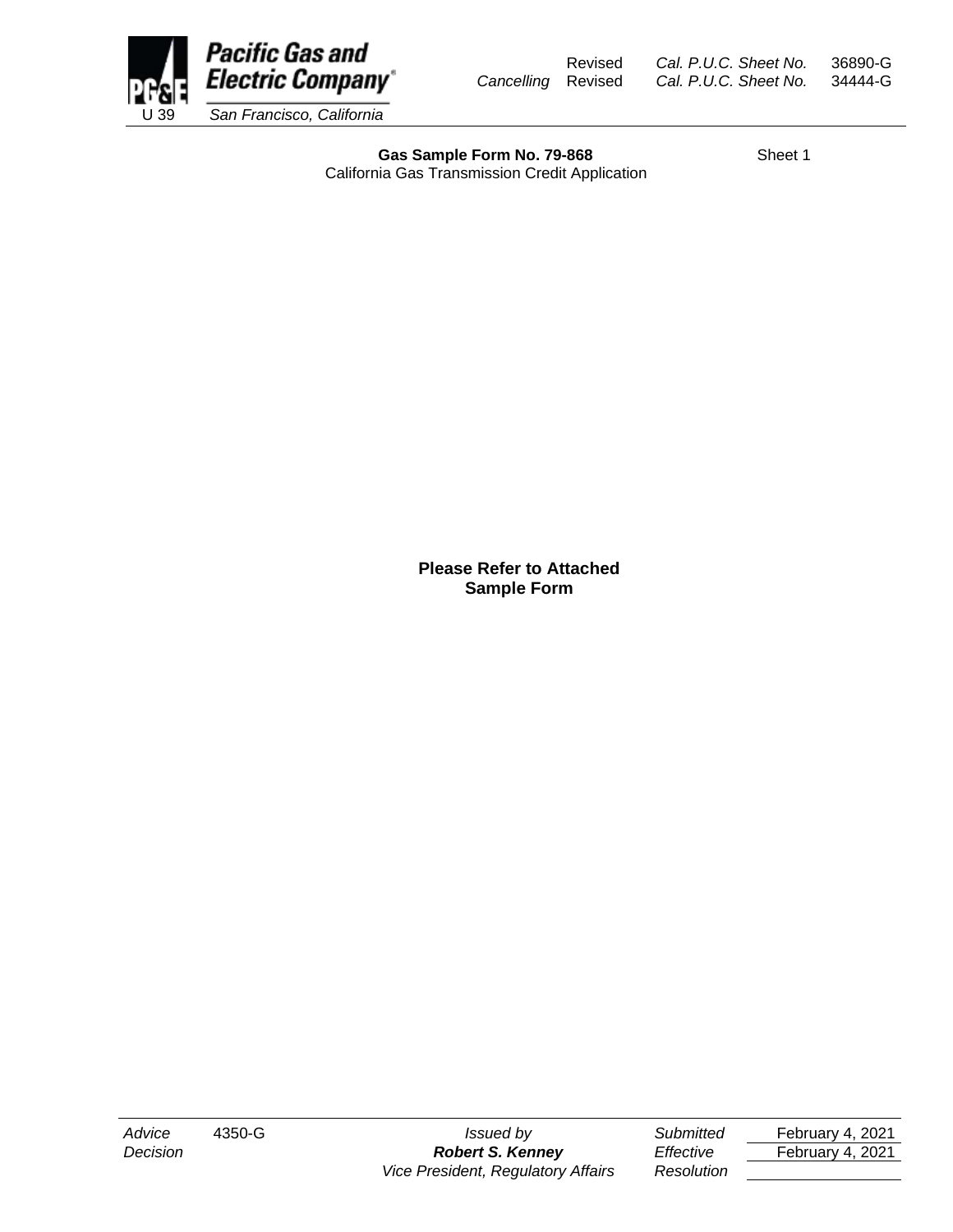

Prior to receiving natural gas transmission services (e.g. transportation, storage, park & lend, core aggregation, and balancing aggregation), an applicant must complete and sign this form and submit it to Pacific Gas and Electric Company (PG&E), along with financial information as described in gas Rule 25.

PG&E will determine if an applicant meets PG&E's creditworthiness standards. If PG&E determines an applicant has demonstrated sufficient creditworthiness to be eligible for gas transmission services, PG&E shall establish a credit line for the applicant.

An applicant shall forward this completed and signed application, and accompanying financial information to the following address:

> **Pacific Gas and Electric Company California Gas Transmission Credit Application 6121 Bollinger Canyon Road Room 4240E San Ramon, CA 94583**

An applicant will not be eligible to receive gas transmission services until PG&E approves the applicant's credit application and the applicant and PG&E execute, as may be applicable, a Gas Transmission Service Agreement (GTSA) (Form No. 79-866) or a Noncore Balancing Aggregation Agreement (NBAA) (Form No. 79-869), a Self-Balancing Amendment (SB Amendment) (Form No. 79-971), or a Core Gas Aggregation Service Agreement (CTA Agreement) (Form No. 79-845).

*Please furnish the following information:*

| <b>Applicant/Company</b>                                                         |  |
|----------------------------------------------------------------------------------|--|
| Applicant Name (i.e., company)                                                   |  |
| <b>State of Incorporation</b><br>(Please mark N/A if not incorporated.)          |  |
| <b>DUNS Number</b><br>(Required for making backbone transportation nominations.) |  |
| <b>Federal Tax ID</b>                                                            |  |
| <b>State Tax ID</b>                                                              |  |
| <b>Internet Web Site Address (if applicable)</b>                                 |  |

† Information collected on this form is used in accordance with PG&E's Privacy Policy. Page 1 of 6 The Privacy Policy is available at pge.com/privacy.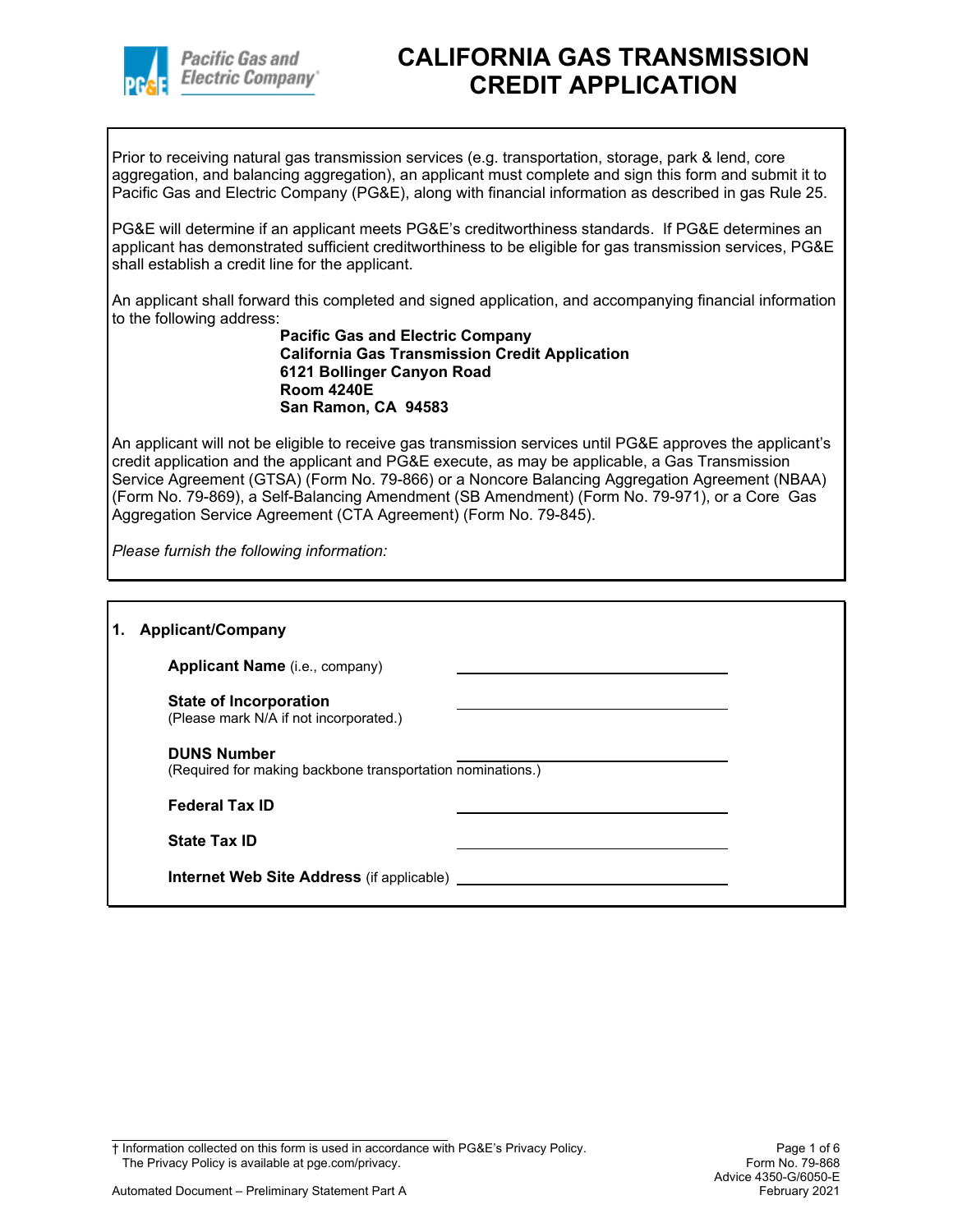

| 2. | (attach additional information if necessary)                                                                                                                                                                                                          | Identification of Parent Company, Affiliates, and Subsidiaries (where applicable)                                                                                           |  |
|----|-------------------------------------------------------------------------------------------------------------------------------------------------------------------------------------------------------------------------------------------------------|-----------------------------------------------------------------------------------------------------------------------------------------------------------------------------|--|
|    | Parent Company:                                                                                                                                                                                                                                       |                                                                                                                                                                             |  |
|    | Subsidiary (ies):                                                                                                                                                                                                                                     |                                                                                                                                                                             |  |
|    |                                                                                                                                                                                                                                                       |                                                                                                                                                                             |  |
|    | Affiliate(s):                                                                                                                                                                                                                                         |                                                                                                                                                                             |  |
|    |                                                                                                                                                                                                                                                       |                                                                                                                                                                             |  |
|    |                                                                                                                                                                                                                                                       |                                                                                                                                                                             |  |
| 3. | Contact Person/Department by Role (complete all that apply)<br>(If an address is the same, please write "same".)                                                                                                                                      |                                                                                                                                                                             |  |
|    | a. Chief Financial Officer (or Financial Contact Person)                                                                                                                                                                                              |                                                                                                                                                                             |  |
|    | Salutation (Mr., Ms., etc.)<br>First, Middle, Last Name<br><b>Title</b><br>Department Name<br>Address, first line<br>Address, second line<br>Address, third line<br>E-mail Address<br>Telephone<br>Alternate Telephone<br>Fax Number<br>Pager         | the contract of the contract of the contract of the contract of the contract of<br>City, State, Postal Code, Country City, State, Country City, State, Postal Code, Country |  |
|    | b. Formal Contract Communications, Offers and Acceptances                                                                                                                                                                                             |                                                                                                                                                                             |  |
|    | Salutation (Mr., Ms., etc.)<br>First, Middle, Last Name<br>Title<br>Department Name<br>Address, first line<br>Address, second line<br>Address, third line<br>City, State, Postal Code, Country_<br>E-mail Address<br>Telephone<br>Alternate Telephone |                                                                                                                                                                             |  |
|    | Fax Number<br>Pager                                                                                                                                                                                                                                   |                                                                                                                                                                             |  |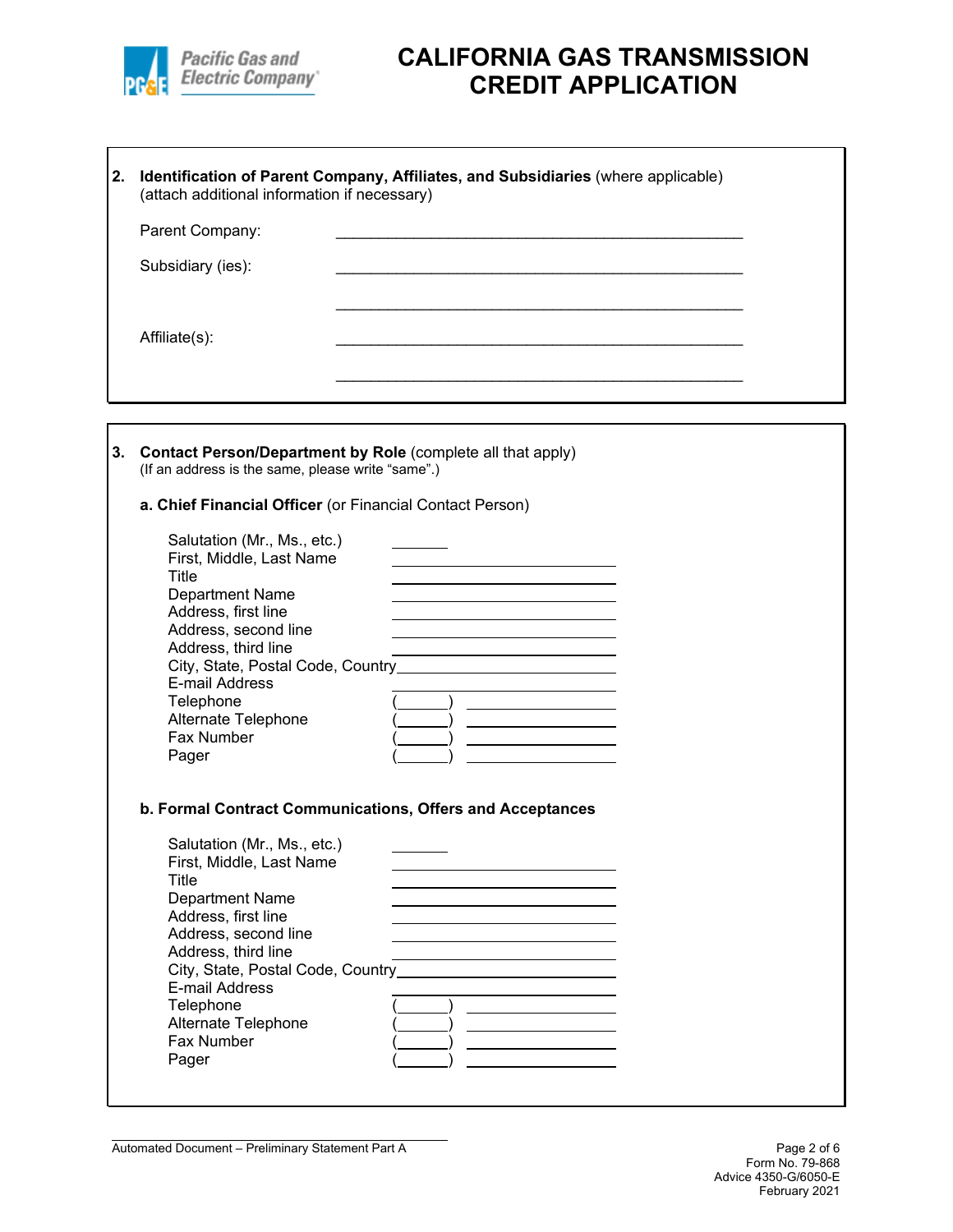

| 3. |                                                                                                                                                                                                                                                                                            | Contact Person/Department by Role (complete all that apply) (Continued)                                                                                          |
|----|--------------------------------------------------------------------------------------------------------------------------------------------------------------------------------------------------------------------------------------------------------------------------------------------|------------------------------------------------------------------------------------------------------------------------------------------------------------------|
|    | c. Billing Communications                                                                                                                                                                                                                                                                  |                                                                                                                                                                  |
|    | Salutation (Mr., Ms., etc.)<br>First, Middle, Last Name<br>Title<br><b>Department Name</b><br>Address, first line<br>Address, second line<br>Address, third line<br>E-mail Address<br>Telephone<br>Alternate Telephone<br>Fax Number<br>Pager                                              | <u> 1989 - Johann Stein, mars an t-Amerikaansk kommunister (</u><br>City, State, Postal Code, Country <b>Calcular Control City</b> , State, Postal Code, Country |
|    | d. Payments                                                                                                                                                                                                                                                                                |                                                                                                                                                                  |
|    | Salutation (Mr., Ms., etc.)<br>First, Middle, Last Name<br>Title<br><b>Department Name</b><br>Address, first line<br>Address, second line<br>Address, third line<br>E-mail Address<br>Telephone<br>Alternate Telephone<br>Fax Number<br>Pager                                              | the contract of the contract of the contract of                                                                                                                  |
|    | e. Operating Communications                                                                                                                                                                                                                                                                |                                                                                                                                                                  |
|    | Salutation (Mr., Ms., etc.)<br>First, Middle, Last Name<br><u>l</u> itle<br><b>Department Name</b><br>Address, first line<br>Address, second line<br>Address, third line<br>City, State, Postal Code, Country<br>E-mail Address<br>Telephone<br>Alternate Telephone<br>Fax Number<br>Pager |                                                                                                                                                                  |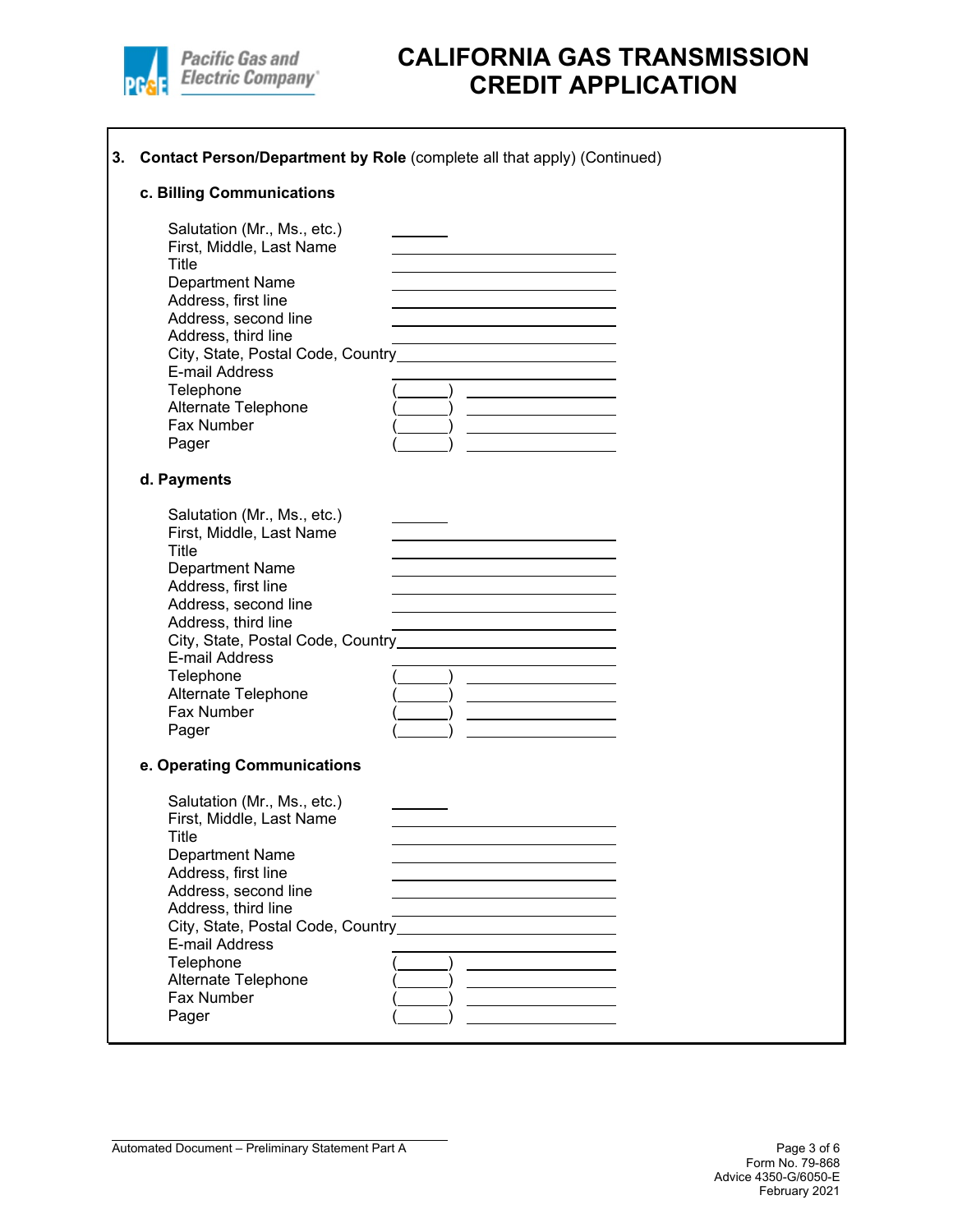

#### **4. Representations**

| Is the applicant:                                                                                                                                                                   | Yes | No |  |
|-------------------------------------------------------------------------------------------------------------------------------------------------------------------------------------|-----|----|--|
| Operating under federal bankruptcy laws?<br>а.                                                                                                                                      |     |    |  |
| Subject to pending litigation or regulatory<br>b.<br>proceedings in state or federal courts which<br>could cause a substantial deterioration of<br>Applicant's financial condition? |     |    |  |
| Subject to collection lawsuits or outstanding<br>c.<br>judgments which could impact solvency?                                                                                       |     |    |  |

### **5. Requested Level of Gas Transmission Services**

Applicant is interested in purchasing the following maximum monthly dollar amounts of the following gas transmission services from PG&E. This information will be used to determine the applicant's credit line.

Estimated Maximum Monthly Dollar Value of Services to be purchased or received from PG&E or to be billed by CTA:

| <b>Transportation</b>        | \$                                                 |  |
|------------------------------|----------------------------------------------------|--|
| <b>Storage</b>               | \$<br>the control of the control of the control of |  |
| <b>Park and Lend</b>         | \$<br>the control of the control of the control of |  |
| <b>Balancing Aggregation</b> | $\frac{1}{2}$                                      |  |
| <b>Core Transport</b>        | \$                                                 |  |
| <b>TOTAL:</b>                | S                                                  |  |
|                              |                                                    |  |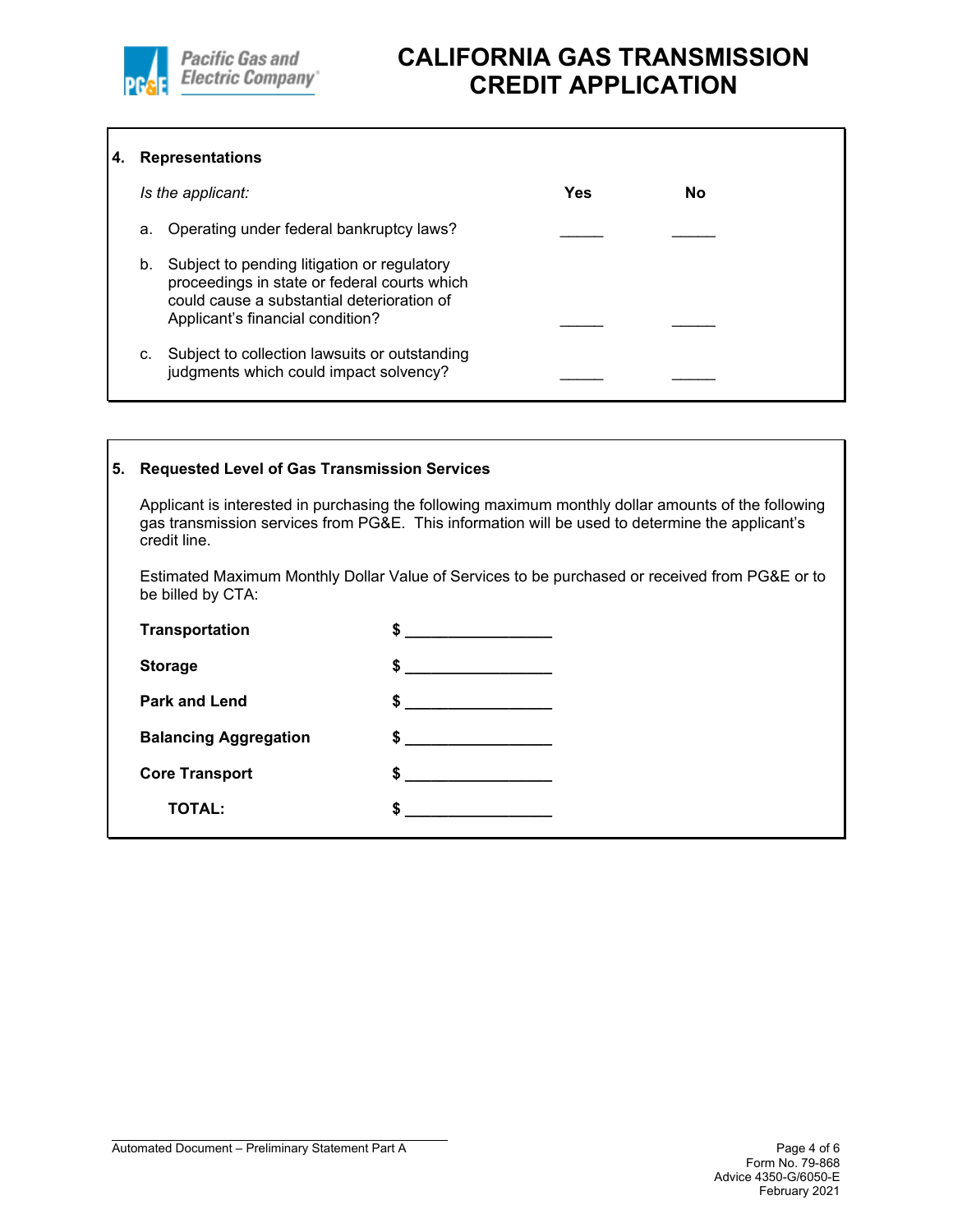

#### **6. Please Provide the Following Three Items of Financial Information:**

- a. Customer's Annual Reports for the most recent three years;
- b. Customer's U.S. Securities and Exchange Commission (SEC) Form 10-K for the most recent three years; or,
	- 1) If SEC Form 10-K is unavailable, please substitute audited annual financial information (including a balance sheet, income statement, notes to the financial statements and cash flow statement); or,
	- 2) If audited statements are unavailable, please substitute unaudited annual financial information (including a balance sheet, income statement, and cash flow statement) accompanied by an attestation by Applicant's Chief Financial Officer that the information submitted by Applicant is true, correct and a fair representation of Applicant's current and foreseeable future financial condition;
- c. Most recent quarterly or monthly financial information (including a balance sheet, income statement, and cash flow statement) accompanied by an attestation by Applicant's Chief Financial Officer that the information submitted is true, correct and a fair representation of Applicant's financial condition.

## **7. Examples of Secured and Unsecured Credit**

PG&E will use the information above to determine the Applicant's maximum credit line, either secured or unsecured. PG&E may request the Applicant to provide additional evidence of its creditworthiness, in which event the Applicant may elect to provide one of the following, as specified in gas Rule 25:

- a. Prepayment; or
- b. Cash deposit; or
- c. Letter of credit; or
- d. Guaranty, in form and substance satisfactory to PG&E, from Applicant's parent company or other guarantor that satisfies PG&E's credit requirements; or
- e. Such other form of security that PG&E may, at its discretion, deem acceptable.